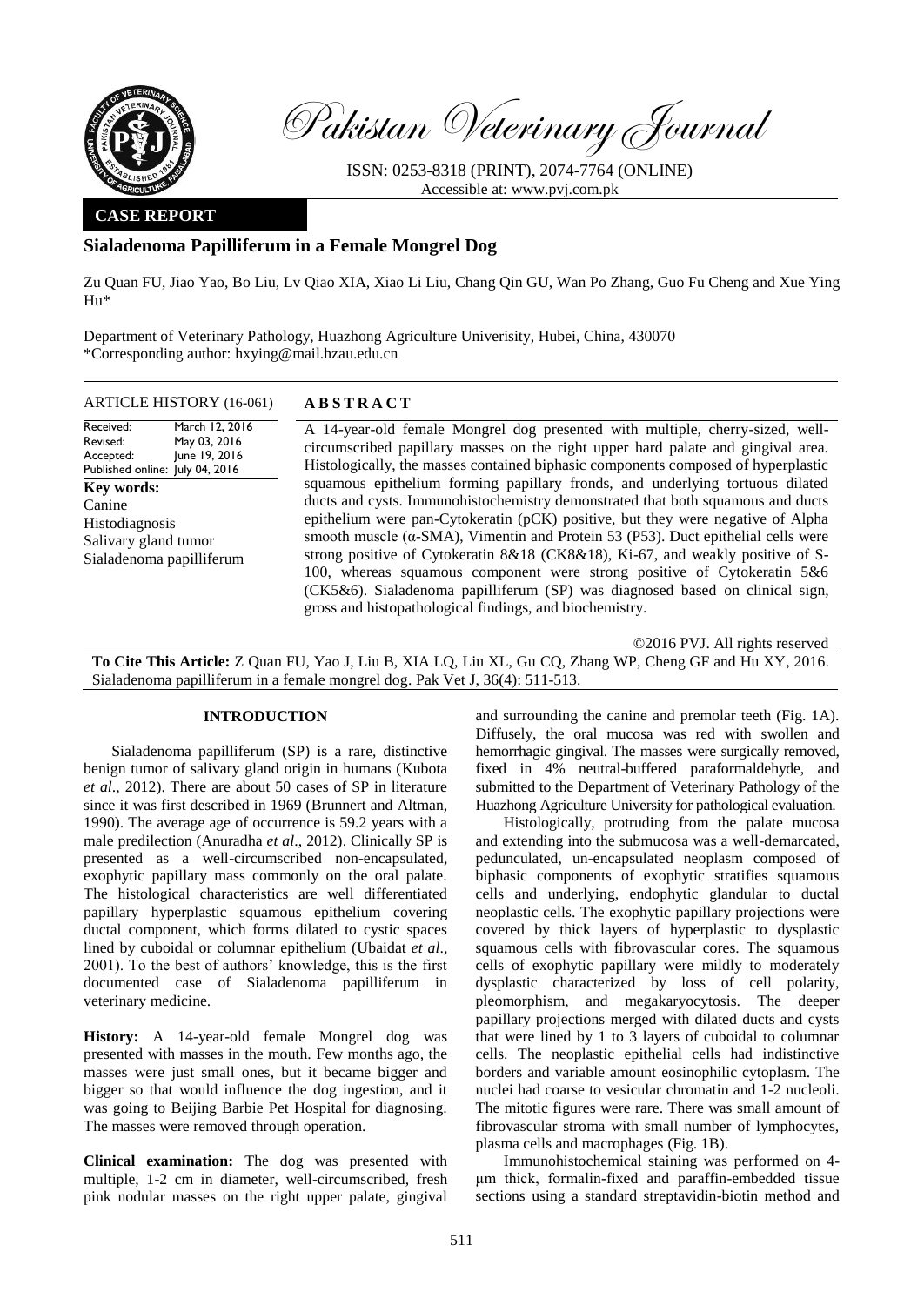diaminobenzidine as chromogen detection with hematoxylin counterstain. The specific antibodies and their concentrations were summarized in (table 1). The second antibodies were anti-mouse immunoglobulins and anti-rabbit immunoglobulins (Boster, China). Both neoplastic squamous and duct epithelial cells were pCK strong positive. The neoplastic squamous epithelial cells were CK8&18 negative, but CK5&6 positive (Fig. 1C). However, the columnar and cubic epithelial cells were CK8&18 (Fig. 1D), Ki-67 and S-100 positive, but CK5&6 negative. Vimentin and α-SMA were detected in the fibrovascular cores and myoepithelial cells. But P53 kept negative in all cells. All positive signals were in the cytoplasm except Ki-67 which was in the nucleus.

### **DISCUSSION**

Sialadenoma papilliferum, a rare tumor of human salivary gland, usually occurs in males older than 50 years as a painless papillary growth at the junction of hard and soft palate. Histopathologically, it is composed of two distinct components: a superficial squamous epithelium making up the exophytic papillomatous part and underlying ductal to cystic component lined by cuboidal to columnar epithelium. Fibrovascular stroma contains many lymphocytes and plasma cells (Mahajan *et al*., 2007). The current case showed the similar features to human SP.

In human medicine, immunohistochemical examination with many specific antibodies has been used in the diagnosis of SP. Myoepithelial cells and fibrovascular cores were strongly labeled by anti-human α-SMA and anti-porcine vimentin, luminal columnar cells were labeled by pCK (AE1/3), CK8&18, and both were stained by S-100. Squamous papillae demonstrated homogenous positivity for AE1/3 and CK5&6 (Anuradha *et al*., 2012, Kubota *et al*., 2012). In this study, basal cells and myoepithelial cells were proved by α-SMA, Vimentin; luminal columnar cells were labeled by pCK, CK8&18, S-100 and squamous papillae were labeled by pCK, CK5&6. On the other hand, Ki-67 is helpful to better predict the risk of recurrence and the sign of positive indicated a higher proliferation index (Pereira *et al*., 2013). P53 showed positive was meaning the tumor cells responsible for malignant progressions (Tarakji *et al*., 2010). In this study, the P53 was negative but Ki-67 was positive which were meaning the tumor have the possible for malignant progressions. And ductal papilloma was divided into sialadenoma papilliferum, inverted ductal papilloma and intraductal papilloma. But in intraductal papilloma, the proliferation was occurred in duct epithelium that arises from a segment of the interlobular or excretory duct and causes unicystic dilatation, and in inverted ductal papilloma, the proliferating epithelium was predominantly epidermoid (Ramaswamy *et al*., 2013).



**Fig. 1: A)** The tumor is cherry size, flesh pink. Papillary projection existed on the right upper gingiva surrounding the teeth. **B)** The neoplastic epithelial cells formed dilated ducts and cysts. Some neoplastic cells formed papillary projections. HE, 200×. **C)** The squamous epithelium cells express positive by CK5&16. IHC, 100×. **D)** The cubic or columnar epithelial cells were present positive by stained with CK8&18. IHC, 100×.